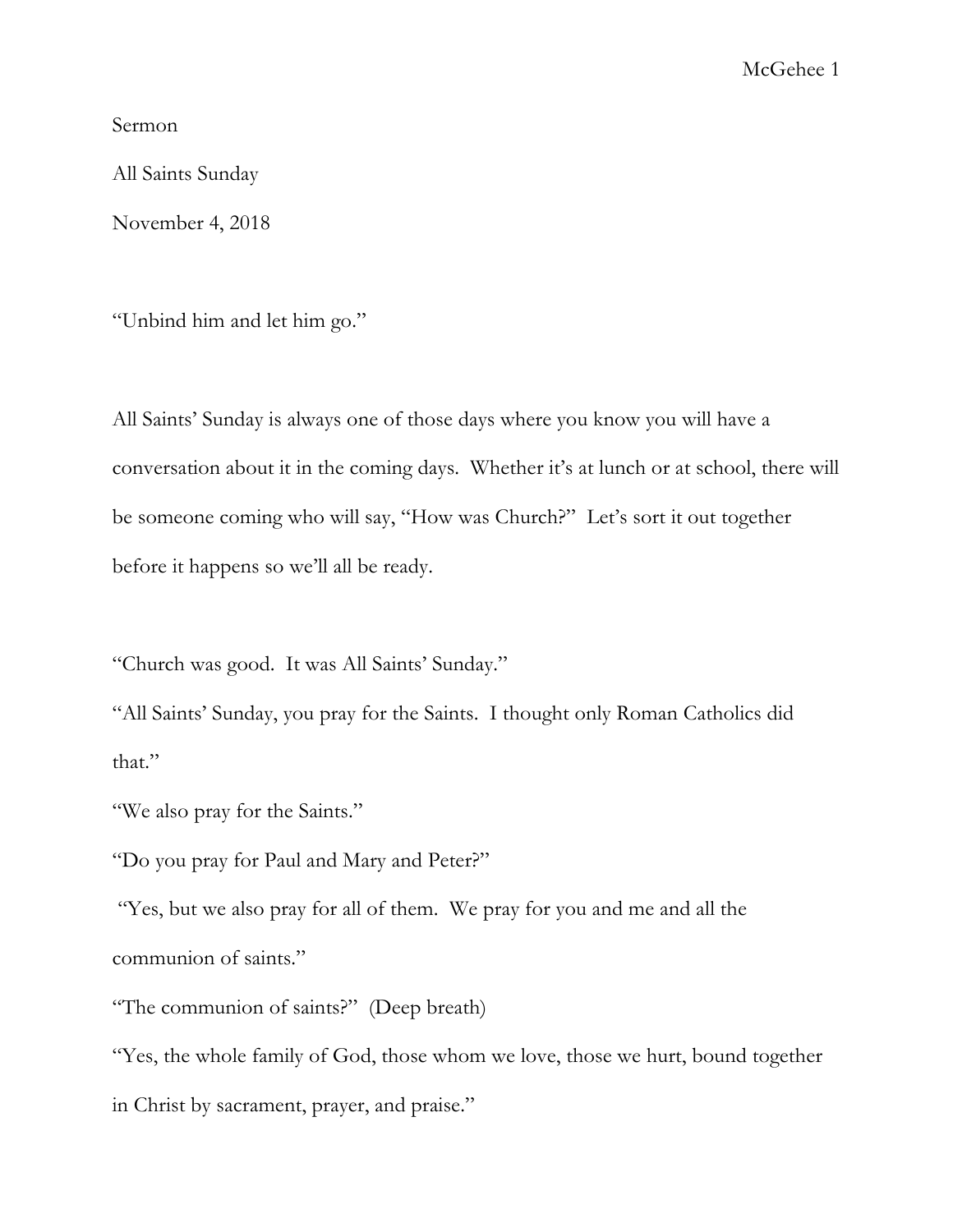"So you and I You I are Saints?"

"Yes. Saints are those we know and those we do not. The living and the dead."

"Wait. You pray for the dead?"

"Yes. Every Sunday."

"Why?"

"Well we pray for them, because we still hold them in our love, because we trust that in God's presence those who have chosen to serve God will grow in God's love as we do."

At some point, the conversation will get to the place of

"I thought saints were those who have been declared holy."

"Declaring what is holy is God's work, not ours."

"Don't Saint's have to perform miracles to be a Saint?"

And our response I hope, will be, "We do, every day… carry out God's miracles."

Performing miracles. The work of the Saints; those miracles we do as the family of God. Can we name them when it happens? Can the Saints' see their part in the work that God is doing?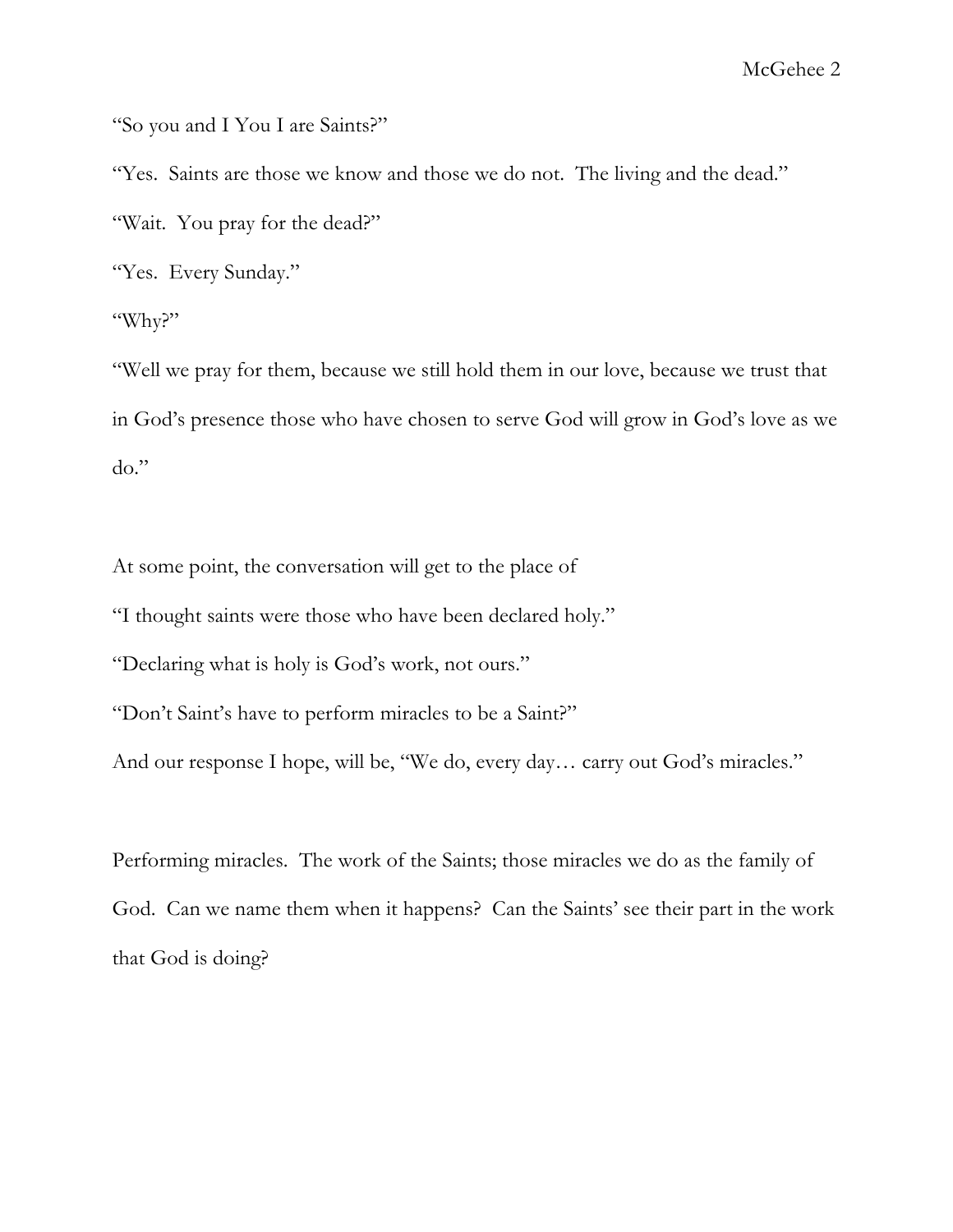And this brings us to the Gospel. Here is an aura of death: mourning and weeping, a tomb in a cave with a stone laid across the entrance, and there are grave cloths. Lazarus is bound from head to foot in burial wrappings and has been dead for days.

Then Jesus commands Lazarus out and as Lazarus emerges, Jesus commands that the burial wrappings, the last vestiges of death, be removed. Even in death, the miracle is that through Christ, God, has the final word: "Unbind him and let him go."

The Feast of All Saints' is about what all God's saints have known and experienced, that here and now there is no death or grief or fear so deep and dark that the voice of Jesus cannot reach into it, call us out, and bring life.

It's a story where the miracle seems clear, Jesus comes. Jesus comes and calls Lazarus out of the tomb and back to life. God brings resurrection. But Jesus does the work right? The saints are watching it happen.

"Unbind him and let him go." This is the command Jesus gives those present and to us. This is our work; Where we come in and do our part. Jesus performs what is perhaps his most significant miracle -- so much so that not only are many in the crowd moved to faith but his opponents are moved to conspire toward his death – but the work is not over.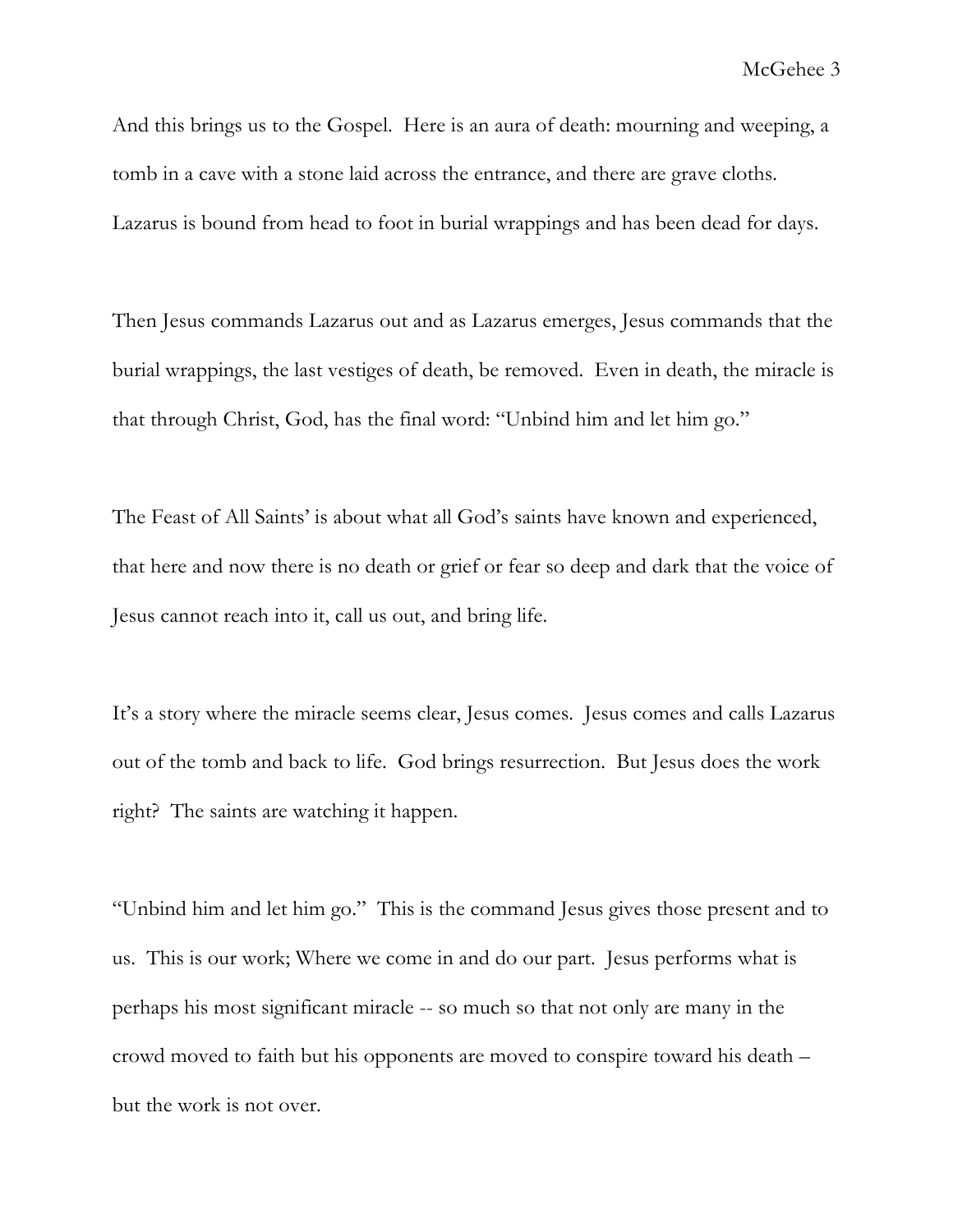There is a part of resurrection that is for us. Jesus instructs and expects the people to participate. The ones present complete the miracle by removing those burial wrappings, so that Lazarus can live. It is Jesus who has the power to heal, to feed, to restore, to bring to life, to redeem. At the same time, Christ involves us and, indeed, perhaps expects us to complete them.

I wonder what other miraculous things God intends to do in our communities in us, with us, and through us. I wonder where in those places of certain death, where the Spirit calls to life and invites us to liberate them.

Sometimes these things are huge; burial wrappings of our social structures that enable dead relationships. Part of our call is to unravel those things to enable new life to happen; directing our efforts to end hunger, providing shelter for homeless children and adults, prison ministries, adequate and accessible education for all, or help people get to work.

Or maybe these things are smaller—providing a listening ear to a colleague or friend who is struggling and feels alone. Visiting a long-lost saint who is removed from the community of St. Paul's. We are invited to consider the many ways we keep from loving and caring for one another; to set one another free to come alive.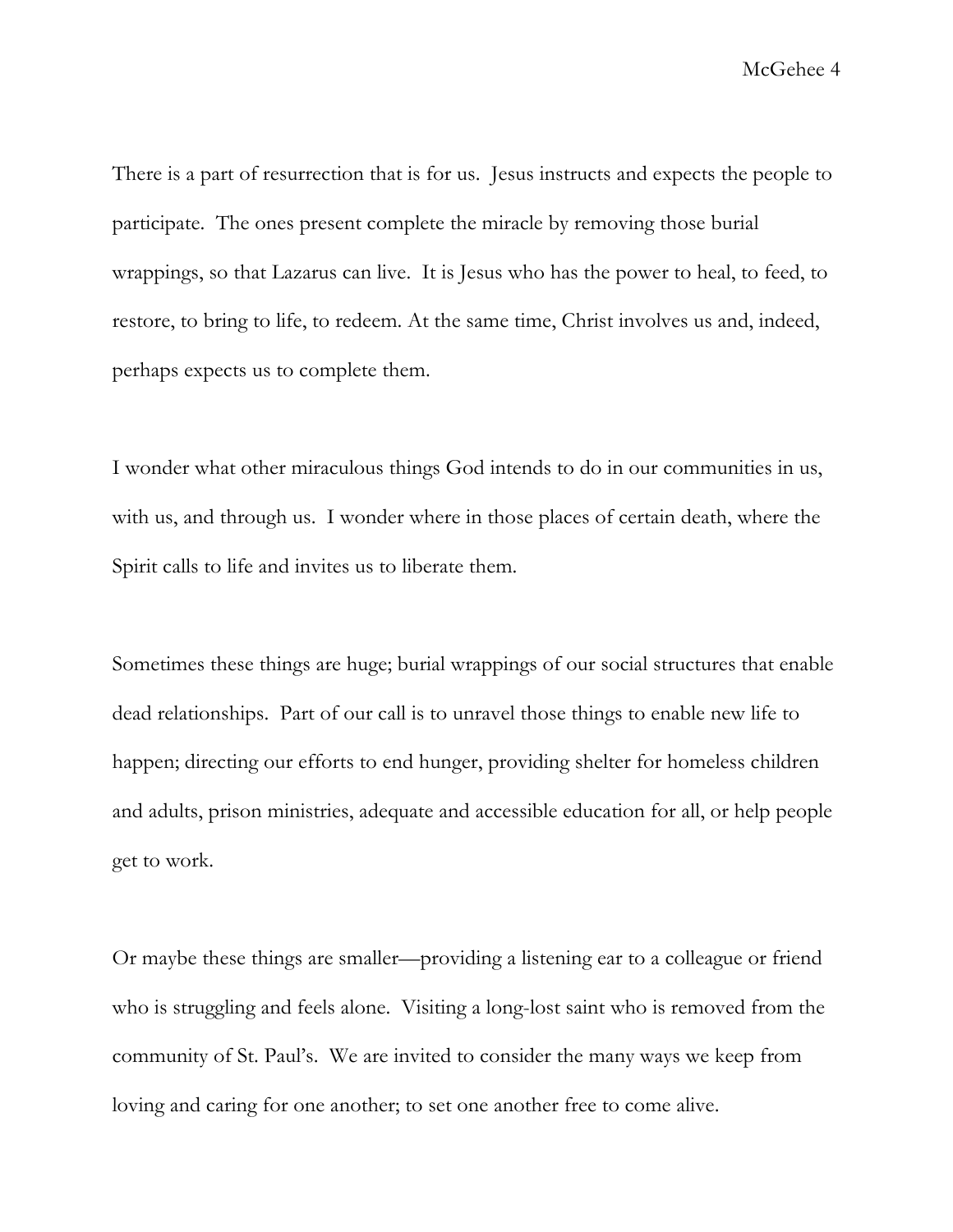Maybe too, it might be in those last moments, when those we love are waiting for us to let them be with God. Those who need us to unbind them and let them go.

God wants, I believe, to continue to do miraculous things and continues to want to do them in, with, and through us.

This is the work of the Saints; the promise we make when we become disciples. We are invited to see the life Jesus represents. Our life, as is the story of Lazarus, is not about sickness or death, but about resurrection and life and the glory of God.

Today we will witness a new daughter in God's family, the communion of saints. Elizabeth Francis, "Libby," will learn to remove those burial garments wherever they may be. Beginning this day, she will take part in a life of resurrection. Today we "unbind her and let her go," live a life of faithfulness and love. She will follow the Saints before her in all "virtuous and godly living" is our prayer today. We will, with God's help, help her unravel everything life's journey brings.

And to guide her on the way, we will use all the resources of the saints now and every age. And today words of encouragement are given to her and to us, from a sermon that is nine hundred years old. Words spoken by Bernard, Abbot of Clairvaux. (1153)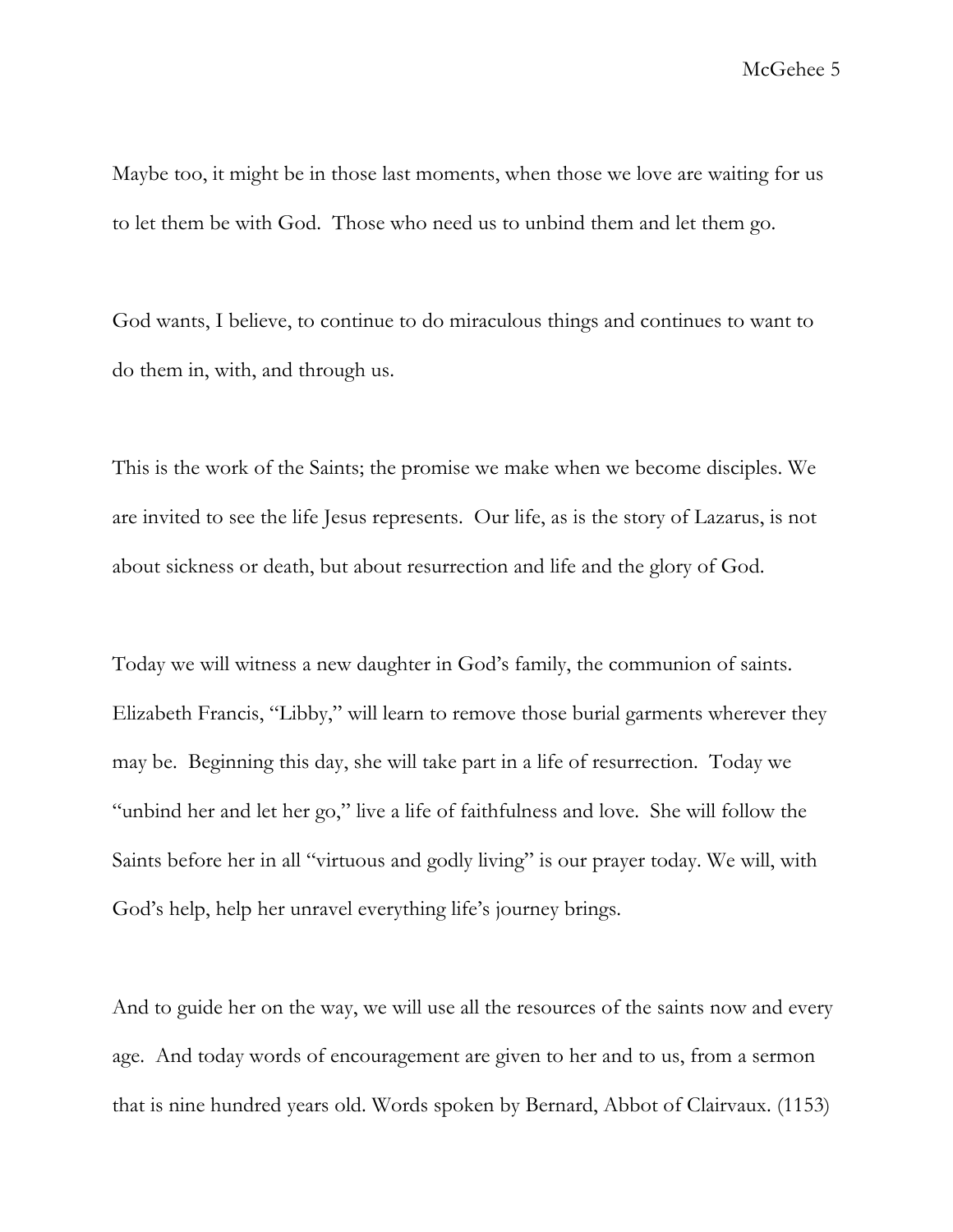"We long to share in the citizenship of heaven, to dwell with the spirits of the blessed, of apostles, the great host of martyrs, the noble company of confessors… In short, we long to be united in happiness with all the saints… Come, we spur ourselves on, to rise again with Christ, to seek the world which is above and set our mind on the things of heaven to long for those who are longing for us, hasten to those who are waiting for us, and ask those who look for our coming to intercede for us. When we commemorate the saints we are inflamed with another yearning: that Christ our life may also appear to us as Christ appeared to them and that we may one day share in his glory."

In the coming days, those conversations about Saints will come. When they do, we will tell about the saints of God. We will proclaim how God sprinkles us all around Meridian, to the places where garments are desperately waiting to for us to unwind them as God calls life out of death. We are to give witness to our faith in the God who raises the dead. We share in a taste of the heavenly banquet here and now. We eat and drink at God's table with Christ and the saints.

We are called to join in God's ongoing and miraculous work… to heal, to comfort, and restore this world. Because of Christ's resurrection, we can live unbound, now and eternally; able to love without limits. God is still doing amazing things and God